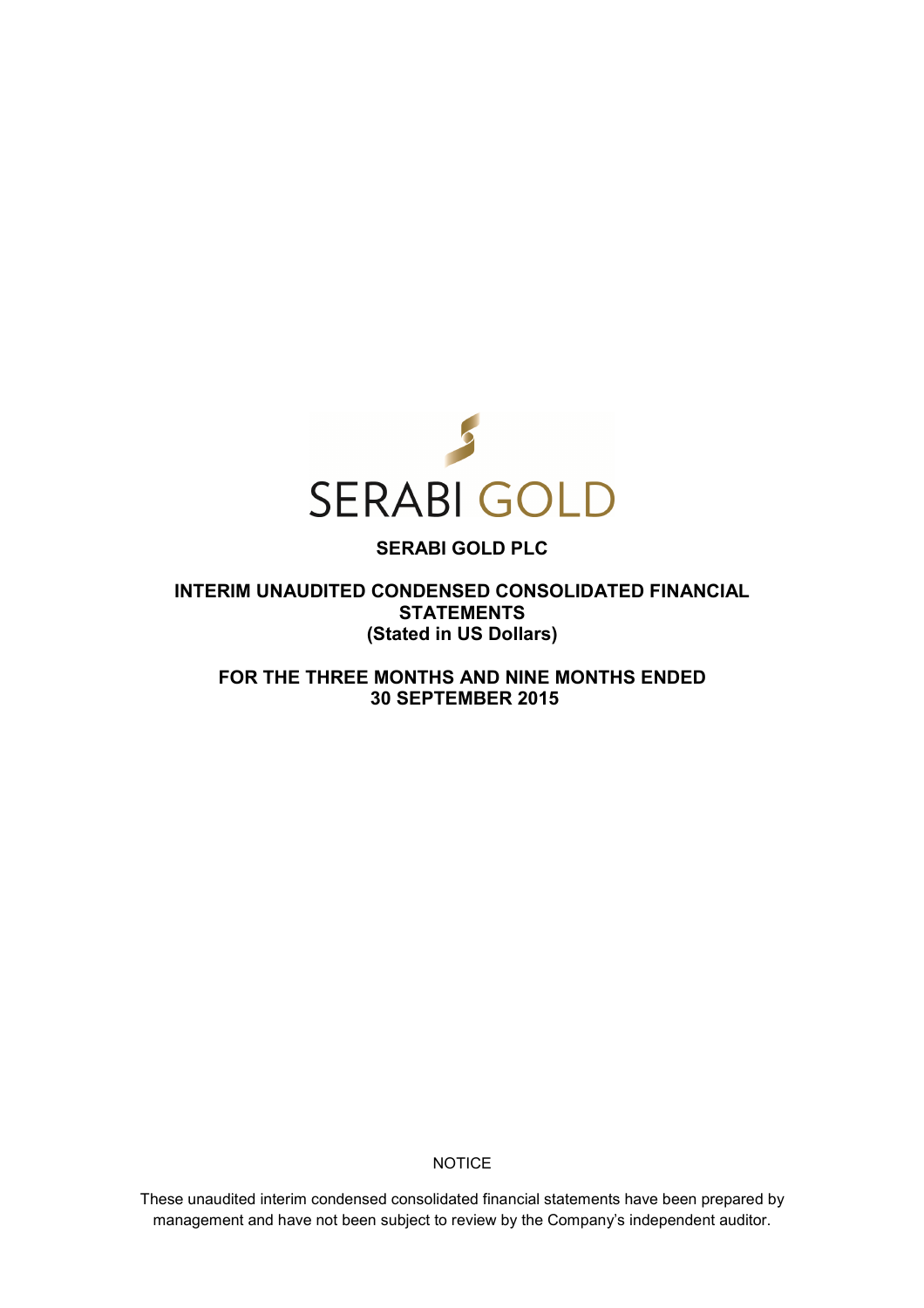## **SERABI GOLD PLC Condensed Consolidated Statements of Comprehensive Income**

|                                                                                                                                                                                                                                                                                                                                                  |              | For the three months ended<br>30 September |             | For the nine months ended<br>30 September |               |
|--------------------------------------------------------------------------------------------------------------------------------------------------------------------------------------------------------------------------------------------------------------------------------------------------------------------------------------------------|--------------|--------------------------------------------|-------------|-------------------------------------------|---------------|
|                                                                                                                                                                                                                                                                                                                                                  |              | 2015                                       | 2014        | 2015                                      | 2014          |
| (expressed in US\$)                                                                                                                                                                                                                                                                                                                              | <b>Notes</b> | (unaudited)                                | (unaudited) | (unaudited)                               | (unaudited)   |
| <b>CONTINUING OPERATIONS</b>                                                                                                                                                                                                                                                                                                                     |              |                                            |             |                                           |               |
| <b>Revenue</b>                                                                                                                                                                                                                                                                                                                                   |              | 8,365,289                                  | 5,253,323   | 27,043,682                                | 5,253,323     |
| Operating expenses                                                                                                                                                                                                                                                                                                                               |              | (6,302,006)                                | (3,378,532) | (19, 350, 056)                            | (3,378,532)   |
| Depreciation of plant and equipment                                                                                                                                                                                                                                                                                                              |              | (871, 576)                                 | (917, 404)  | (3,603,810)                               | (1, 183, 709) |
| <b>Gross profit</b>                                                                                                                                                                                                                                                                                                                              |              | 1,191,707                                  | 957,387     | 4,089,816                                 | 691,082       |
| Administration expenses                                                                                                                                                                                                                                                                                                                          |              | (871, 153)                                 | (1,243,580) | (3,024,671)                               | (3,637,598)   |
| Share based payments                                                                                                                                                                                                                                                                                                                             |              | (101, 019)                                 | (76,006)    | (303, 056)                                | (149, 433)    |
| <b>Operating profit / (loss)</b>                                                                                                                                                                                                                                                                                                                 |              | 219,535                                    | (362, 199)  | 762,089                                   | (3,095,949)   |
| Foreign exchange loss                                                                                                                                                                                                                                                                                                                            |              | (364, 869)                                 | (68, 037)   | (171, 238)                                | (59, 161)     |
| Finance expense                                                                                                                                                                                                                                                                                                                                  |              | (388,074)                                  | (154, 982)  | (1, 206, 276)                             | (360, 938)    |
| Investment income                                                                                                                                                                                                                                                                                                                                |              | 647,584                                    | 179,788     | 806,498                                   | 184,261       |
| Profit / (loss) before taxation                                                                                                                                                                                                                                                                                                                  |              | 114,176                                    | (405, 430)  | 191,073                                   | (3,331,787)   |
| Income tax expense                                                                                                                                                                                                                                                                                                                               |              |                                            |             |                                           |               |
| Profit / (loss) for the period from continuing<br>operations $(2)$ (3)                                                                                                                                                                                                                                                                           |              | 114,176                                    | (405, 430)  | 191,073                                   | (3,331,787)   |
| Other comprehensive income (net of tax)<br>Items that may be reclassified subsequently to profit or loss<br><b>EXAMPLE AND REPORT OF A REPORT OF A STATE OF A REPORT OF A STATE OF A STATE OF A STATE OF A STATE OF A STATE OF A STATE OF A STATE OF A STATE OF A STATE OF A STATE OF A STATE OF A STATE OF A STATE OF A STATE OF A STATE OF</b> |              |                                            |             |                                           |               |

| Exchange differences on translating foreign<br>operations | (11.995.969)   | (7, 129, 622) | (21, 183, 302) | (3,411,657) |
|-----------------------------------------------------------|----------------|---------------|----------------|-------------|
| Total comprehensive loss for the period (3)               | (11, 881, 793) | (7,535,052)   | (20,992,229)   | (6,743,444) |
| Profit / (loss) per ordinary share (basic) $(2)$          | 0.02c          | (0.06c)       | 0.03c          | (0.54c)     |
| Profit / (loss) per ordinary share (diluted) $(2)$        | 0.01c          | (0.06c)       | 0.02c          | (0.54c)     |

(1) The Sao Chico Mine has not yet been declared to be in Commercial Production and therefore all costs and revenues relating to this mine are being capitalised. The Income Statements therefore only reflect the revenues and costs arising from the gold produced from the Palito Mine.

(2) All revenue and expenses arise from continuing operations.

(3) The Group has no non-controlling interests and all losses are attributable to the equity holders of the Parent Company.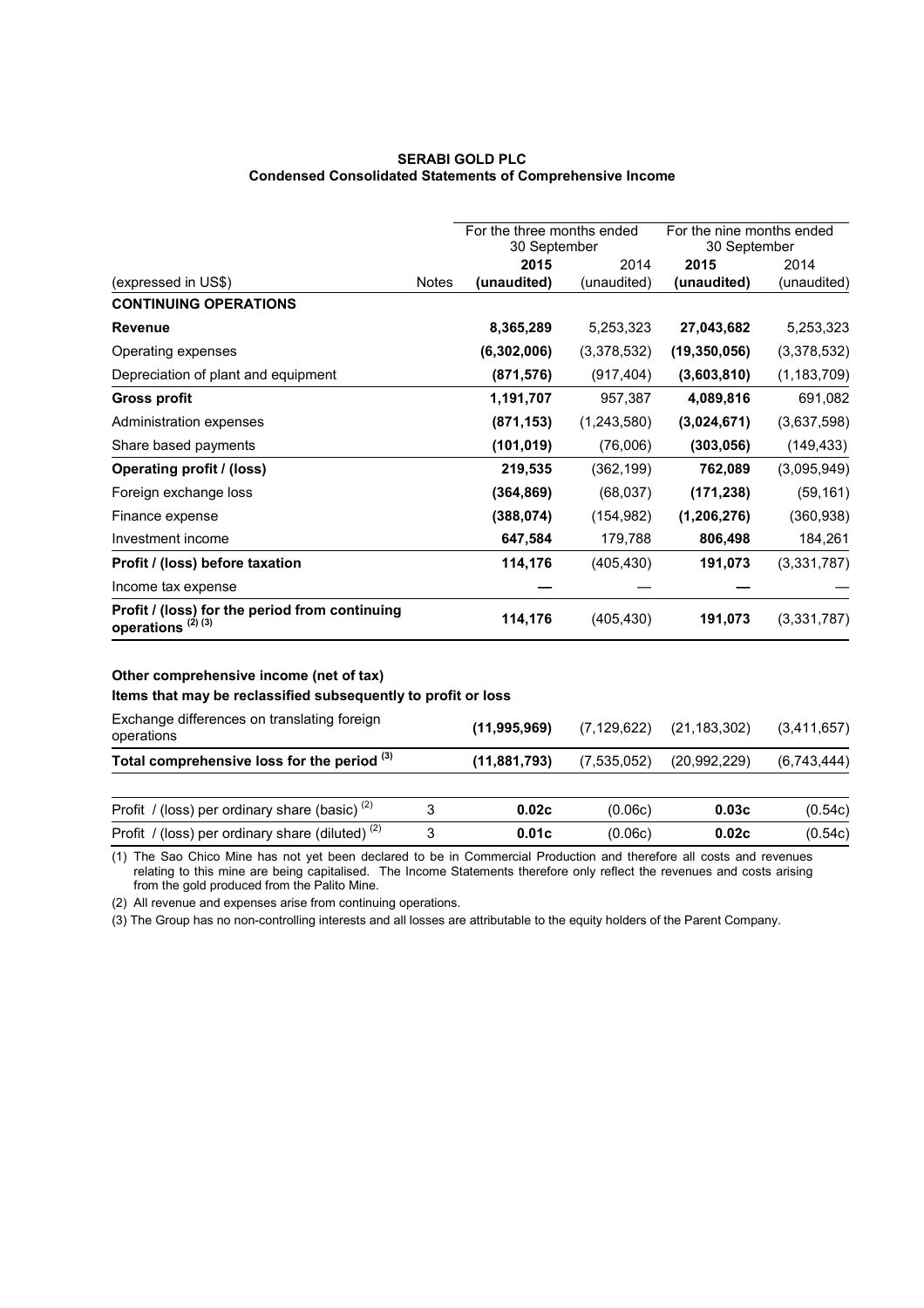|                                              |              | As at                             | As at          | As at               |
|----------------------------------------------|--------------|-----------------------------------|----------------|---------------------|
|                                              |              | 30 September 30 September<br>2015 | 2014           | 31 December<br>2014 |
| (expressed in US\$)                          | <b>Notes</b> | (unaudited)                       | (unaudited)    | (audited)           |
| <b>Non-current assets</b>                    |              |                                   |                |                     |
| Deferred exploration costs                   | 5            | 9,018,777                         | 24,888,399     | 11,799,271          |
| Property, plant and equipment                | 6            | 39,181,535                        | 39,381,145     | 54,103,898          |
| <b>Total non-current assets</b>              |              | 48,200,312                        | 64,269,544     | 65,903,169          |
| <b>Current assets</b>                        |              |                                   |                |                     |
| Inventories                                  |              | 7,677,056                         | 7,554,145      | 8,070,215           |
| Trade and other receivables                  |              | 6,683,465                         | 5,164,216      | 6,772,046           |
| Prepayments and accrued income               |              | 2,248,960                         | 2,441,265      | 2,503,877           |
| Cash and cash equivalents                    |              | 3,814,439                         | 6,719,202      | 9,813,602           |
| <b>Total current assets</b>                  |              | 20,423,920                        | 21,878,828     | 27,159,740          |
| <b>Current liabilities</b>                   |              |                                   |                |                     |
| Trade and other payables                     |              | 3,989,936                         | 4,416,758      | 4,601,337           |
| Interest bearing liabilities                 |              | 13,619,743                        | 8,611,693      | 16,228,220          |
| Derivative financial liabilities             |              | 70,038                            |                | 528,503             |
| Accruals                                     |              | 167,237                           | 137,739        | 167,377             |
| <b>Total current liabilities</b>             |              | 17,846,954                        | 13,166,190     | 21,525,437          |
| <b>Net current assets</b>                    |              | 2,576,966                         | 8,712,638      | 5,634,303           |
| <b>Total assets less current liabilities</b> |              | 50,777,278                        | 72,982,182     | 71,537,472          |
| <b>Non-current liabilities</b>               |              |                                   |                |                     |
| Trade and other payables                     |              | 2,226,238                         |                | 1,424,798           |
| Provisions                                   |              | 2,075,105                         | 1,415,165      | 2,829,468           |
| Interest bearing liabilities                 |              | 246,557                           | 1,678,556      | 364,655             |
| <b>Total non-current liabilities</b>         |              | 4,547,900                         | 3,093,721      | 4,618,921           |
| <b>Net assets</b>                            |              | 46,229,378                        | 69,888,461     | 66,918,551          |
| <b>Equity</b>                                |              |                                   |                |                     |
| Share capital                                | 11           | 5,263,182                         | 61,668,212     | 61,668,212          |
| Share premium                                |              |                                   | 67,809,848     | 67,656,848          |
| Option reserve                               |              | 2,646,397                         | 2,290,914      | 2,400,080           |
| Other reserves                               |              | 450,262                           | 2,241,144      | 450,262             |
| Translation reserve                          |              | (39, 919, 594)                    | (14, 182, 830) | (18, 736, 292)      |
| Distributable surplus                        |              | 77,789,131                        | (49, 938, 827) | (46, 520, 559)      |
| <b>Equity shareholders' funds</b>            |              | 46,229,378                        | 69,888,461     | 66,918,551          |

## **SERABI GOLD PLC Condensed Consolidated Balance Sheets**

The interim financial information has not been audited and does not constitute statutory accounts as defined in Section 434 of the Companies Act 2006. Whilst the financial information included in this announcement has been compiled in accordance with International Financial Reporting Standards ("IFRS") this announcement itself does not contain sufficient financial information to comply with IFRS. The Group statutory accounts for the year ended 31 December 2014 prepared under IFRS as adopted in the EU and with IFRS and their interpretations adopted by the International Accounting Standards Board have been filed with the Registrar of Companies following their adoption by shareholders at the last Annual General Meeting. The auditor's report on these accounts was unqualified but did contain an Emphasis of Matter with respect to the Company and the Group regarding Going Concern. The auditor's report did not contain a statement under Section 498 (2) or 498 (3) of the Companies Act 2006.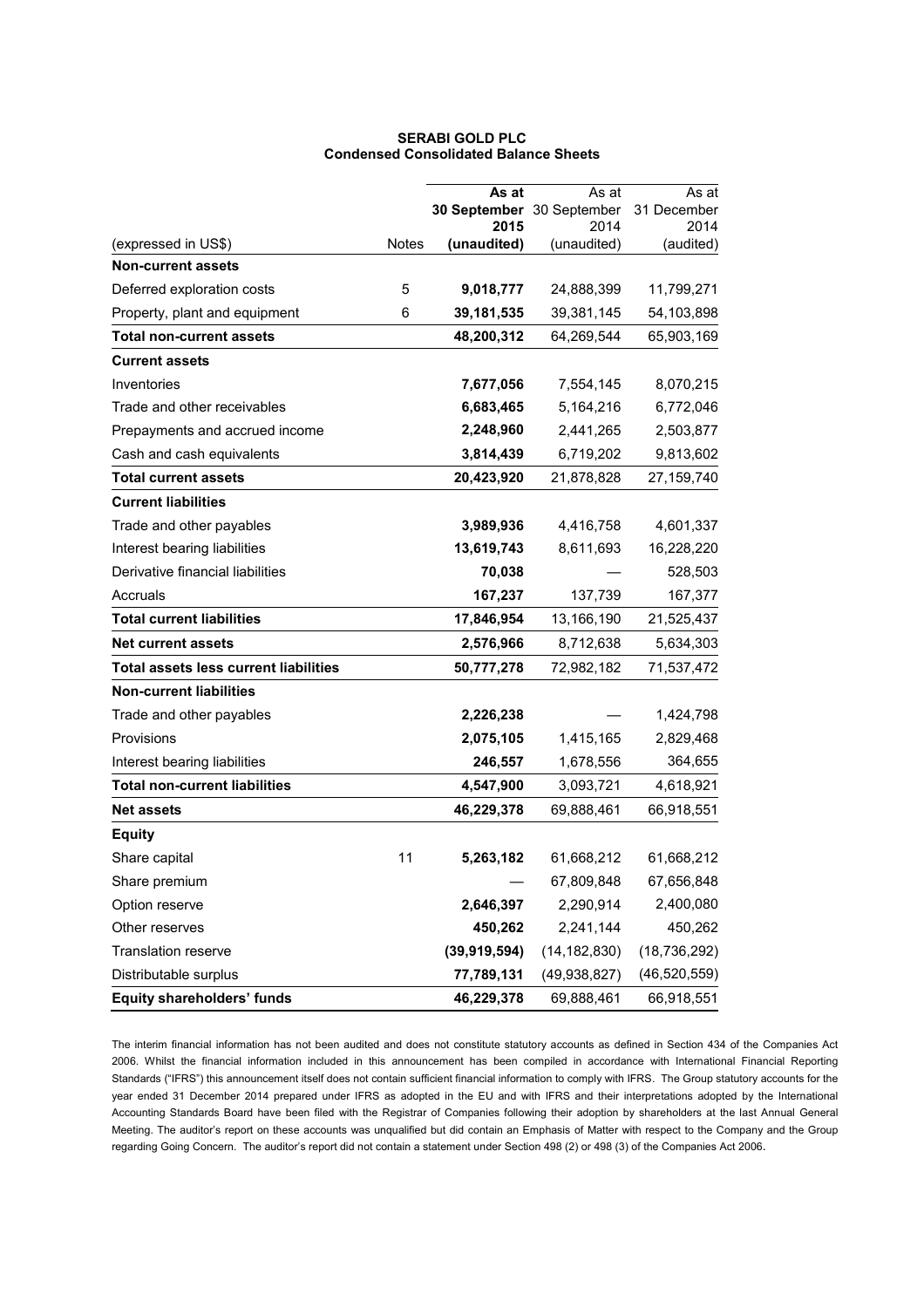**SERABI GOLD PLC Condensed Consolidated Statements of Changes in Shareholders' Equity** 

| (expressed in US\$)<br>(unaudited)                                               | Share<br>capital | Share<br>premium | Share<br>option | Other<br>reserve reserves <sup>(1)</sup> | Translation<br>reserve           | Distributable<br>surplus | Total equity   |
|----------------------------------------------------------------------------------|------------------|------------------|-----------------|------------------------------------------|----------------------------------|--------------------------|----------------|
| Equity shareholders' funds at<br>31 December<br>2013                             | 60,003,212       | 54,479,151       | 2,330,789       |                                          | 789,076 (10,771,173)             | (46, 796, 348)           | 60,034,707     |
| Foreign currency adjustments                                                     |                  |                  |                 |                                          | (3,411,657)                      |                          | (3,411,657)    |
| Loss for the period                                                              |                  |                  |                 |                                          |                                  | (3,331,787)              | (3,331,787)    |
| Total comprehensive income<br>for the period                                     |                  |                  |                 |                                          | (3,411,657)                      | (3,331,787)              | (6,743,444)    |
| Issue of new ordinary shares<br>for acquisition                                  | 1,665,000        | 13,455,000       |                 | 1,530,000                                |                                  |                          | 16,650,000     |
| Costs associated with issue of<br>new ordinary shares for cash                   |                  | (202, 235)       |                 |                                          |                                  |                          | (202, 235)     |
| Warrants lapsed in period                                                        |                  | 77,932           |                 | (77, 932)                                |                                  |                          |                |
| Share options lapsed in period                                                   |                  |                  | (189, 308)      |                                          |                                  | 189,308                  |                |
| Share option expense                                                             |                  |                  | 149,433         |                                          |                                  |                          | 149,433        |
| Equity shareholders' funds at<br>30 September<br>2014                            | 61,668,212       | 67,809,848       |                 |                                          | 2,290,914 2,241,144 (14,182,830) | (49, 938, 827)           | 69,888,461     |
| Foreign currency adjustments                                                     |                  |                  |                 |                                          | (4, 553, 462)                    |                          | (4, 553, 462)  |
| Profit for the period                                                            |                  |                  |                 |                                          |                                  | 3,157,386                | 3,157,386      |
| Total comprehensive income<br>for the period                                     |                  |                  |                 |                                          | (4, 553, 462)                    | 3,157,386                | (1, 396, 076)  |
| Correction relating to treatment<br>of warrants<br>Convertible Loan Stock Repaid |                  | (153,000)        |                 | $-$ (1,530,000)                          |                                  |                          | (1,683,000)    |
| Share option expense                                                             |                  |                  |                 | (260, 882)                               |                                  | 260,882                  |                |
| Equity shareholders' funds at                                                    |                  |                  | 109,166         |                                          |                                  |                          | 109,166        |
| 31 December<br>2014                                                              | 61,668,212       | 67,656,848       | 2,400,080       |                                          | 450,262 (18,736,292)             | (46, 520, 559)           | 66,918,551     |
| Foreign currency adjustments                                                     |                  |                  |                 |                                          | $-$ (21,183,302)                 |                          | (21, 183, 302) |
| Profit for the period                                                            |                  |                  |                 |                                          |                                  | 191,073                  | 191,073        |
| Total comprehensive income<br>for the period                                     |                  |                  |                 |                                          | (21, 183, 302)                   | 191,073                  | (20, 992, 229) |
| Cancellation of Share Premium<br>and Deferred Shares <sup>(2)</sup>              | (56, 405, 030)   | (67, 656, 848)   |                 |                                          |                                  | 124,061,878              |                |
| Share options lapsed in period                                                   |                  |                  | (56, 739)       |                                          |                                  | 56,739                   |                |
| Share option expense                                                             |                  |                  | 303,056         |                                          |                                  |                          | 303,056        |
| Equity shareholders' funds at<br>30 September<br>2015                            | 5,263,182        |                  | 2,646,397       |                                          | 450,262 (39,919,594)             | 77,789,131               | 46,229,378     |

(1) Other reserves comprise a merger reserve of US\$361,461 (2014: US\$ 361,461) and a warrant reserve of US\$88,801 (December 2014: US\$88,801).

(2) The Company cancelled its Share Premium Account totaling US\$67,656,848 as well as all of its Deferred Shares totaling US\$56,405,030 pursuant a Court Order dated 29 July 2015 and the total amount of US\$124,061,878 has been transferred to the Profit and Loss Reserve Account as a realised gain.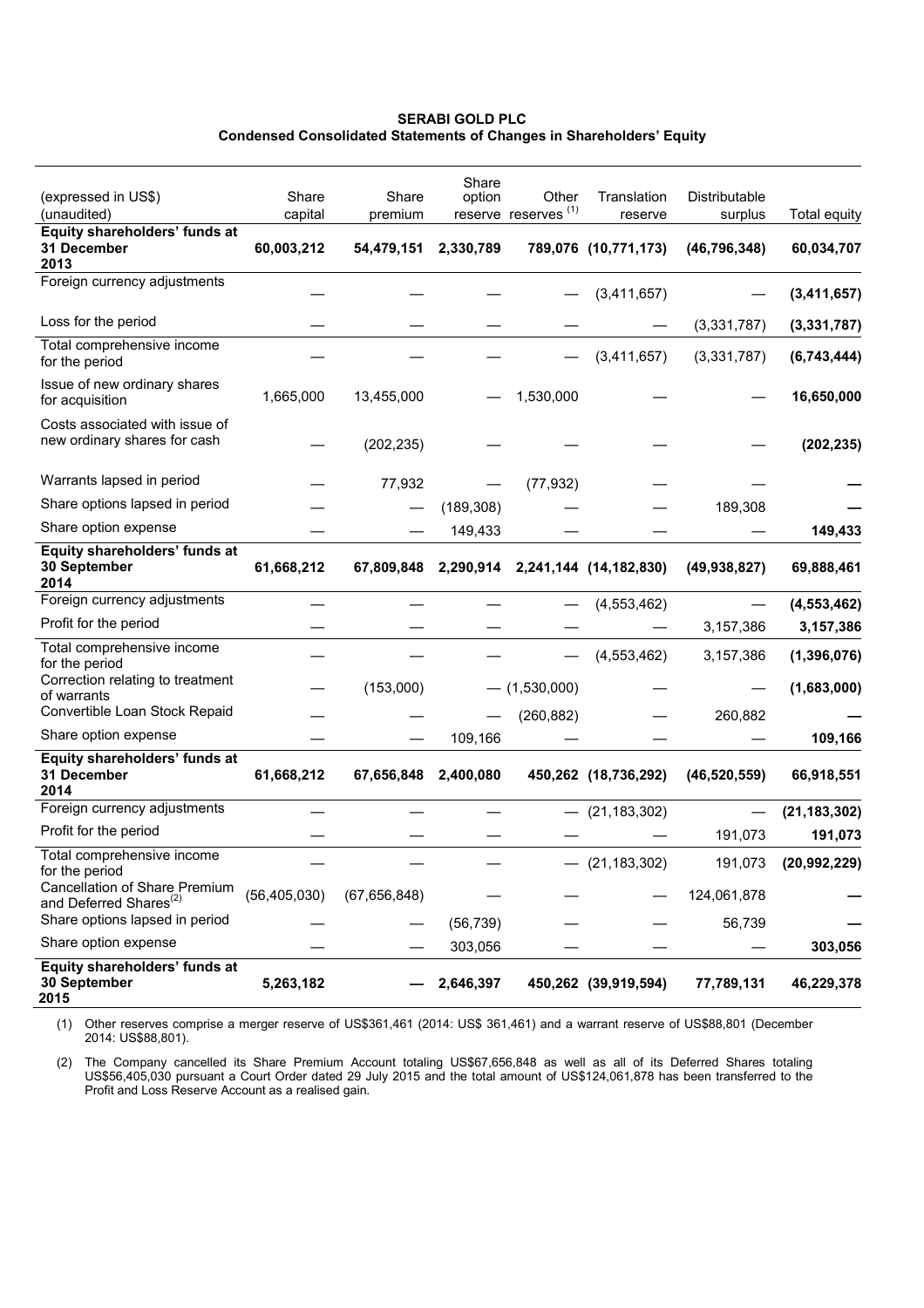## **SERABI GOLD PLC Condensed Consolidated Cash Flow Statements**

|                                                                           | For the three months<br>ended<br>30 September |               | For the nine months<br>ended<br>30 September |                |
|---------------------------------------------------------------------------|-----------------------------------------------|---------------|----------------------------------------------|----------------|
|                                                                           |                                               |               |                                              |                |
|                                                                           | 2015                                          | 2014          | 2015                                         | 2014           |
| (expressed in US\$)                                                       | (unaudited)                                   | (unaudited)   | (unaudited)                                  | (unaudited)    |
| <b>Operating activities</b>                                               |                                               |               |                                              |                |
| Profit / (loss) before taxation                                           | 114,176                                       | (405, 430)    | 191,073                                      | (3,331,787)    |
| Depreciation - plant, and equipment                                       | 871,576                                       | 917,404       | 3,603,810                                    | 1,183,709      |
| Net financial expense                                                     | 105,359                                       | 43,231        | 571,016                                      | 235,838        |
| Option costs                                                              | 101,019                                       | 76,005        | 303,056                                      | 149,433        |
| Interest paid                                                             | (84, 406)                                     | (146, 985)    | (854, 276)                                   | (301, 738)     |
| Foreign exchange gain                                                     | 112,300                                       | 487,955       | 276,788                                      | 491,976        |
| <b>Changes in working capital</b>                                         |                                               |               |                                              |                |
| (Increase) in inventories                                                 | (1, 103, 999)                                 | (3,785,301)   | (2,552,479)                                  | (4, 115, 534)  |
| (Increase) / decrease in receivables, prepayments and<br>accrued income   | 791,116                                       | (359,087)     | (775, 400)                                   | (6,523,986)    |
| Increase in payables, accruals and provisions                             | 1,219,436                                     | 1,010,240     | 2,860,354                                    | 1,505,621      |
| Net cash inflow/(outflow) from operations                                 | 2,126,577                                     | (2, 161, 968) | 3,623,942                                    | (10, 706, 468) |
|                                                                           |                                               |               |                                              |                |
| <b>Investing activities</b>                                               |                                               |               |                                              |                |
| Sales revenues recognised to date                                         | 1,340,259                                     | (1,094,635)   | 2,267,350                                    | 4,126,078      |
| Capitalised pre-operating costs                                           | (1,724,903)                                   | 522,231       | (2,392,111)                                  | (7,610,695)    |
| Purchase of property, plant and equipment and projects in<br>construction | (997, 540)                                    | (783, 869)    | (4, 285, 435)                                | (3,075,714)    |
| Other development expenditures                                            | (150, 801)                                    |               | (948, 633)                                   |                |
| Exploration and development expenditure                                   | (108, 083)                                    | (459, 673)    | (570, 318)                                   | (1,222,341)    |
| Interest received                                                         | 1                                             | 184,261       | 842                                          | 184,261        |
| Net cash outflow on investing activities                                  | (1,641,067)                                   | (1,631,685)   | (5,928,305)                                  | (7,598,411)    |
|                                                                           |                                               |               |                                              |                |
| <b>Financing activities</b>                                               |                                               |               |                                              |                |
| Issue of ordinary share capital                                           |                                               |               |                                              | 16,650,000     |
| Payment of share issue costs                                              |                                               |               |                                              | (202, 235)     |
| Repayment of short-term secured loan                                      | (1,000,000)                                   |               | (3,000,000)                                  | (5,500,000)    |
| Drawdown of short term shareholder loan facility                          |                                               |               |                                              | 2,750,000      |
| Drawdown of bank loan facility                                            |                                               | 3,000,000     |                                              | 3,000,000      |
| Receipts from short-term trade finance                                    | 6,435,952                                     | 5,965,847     | 17,123,401                                   | 9,154,249      |
| Repayment of short-term trade finance                                     | (6, 130, 683)                                 | (4,018,394)   | (16, 994, 618)                               | (4,018,394)    |
| Payment of finance lease liabilities                                      | (303, 380)                                    | (263, 392)    | (570, 445)                                   | (518, 542)     |
| Net cash (outflow) / inflow from financing activities                     | (998, 111)                                    | 4,684,088     | (3, 441, 662)                                | 21,314,881     |
|                                                                           |                                               |               |                                              |                |
| Net (decrease) / increase in cash and cash equivalents                    | (512, 601)                                    | 890,435       | (5,746,025)                                  | 3,010,002      |
| Cash and cash equivalents at beginning of period                          | 4,481,970                                     | 5,920,963     | 9,813,602                                    | 3,789,263      |
| Exchange difference on cash                                               | (154, 930)                                    | (92, 196)     | (253, 138)                                   | (80,063)       |
| Cash and cash equivalents at end of period                                | 3,814,439                                     | 6,719,202     | 3,814,439                                    | 6,719,202      |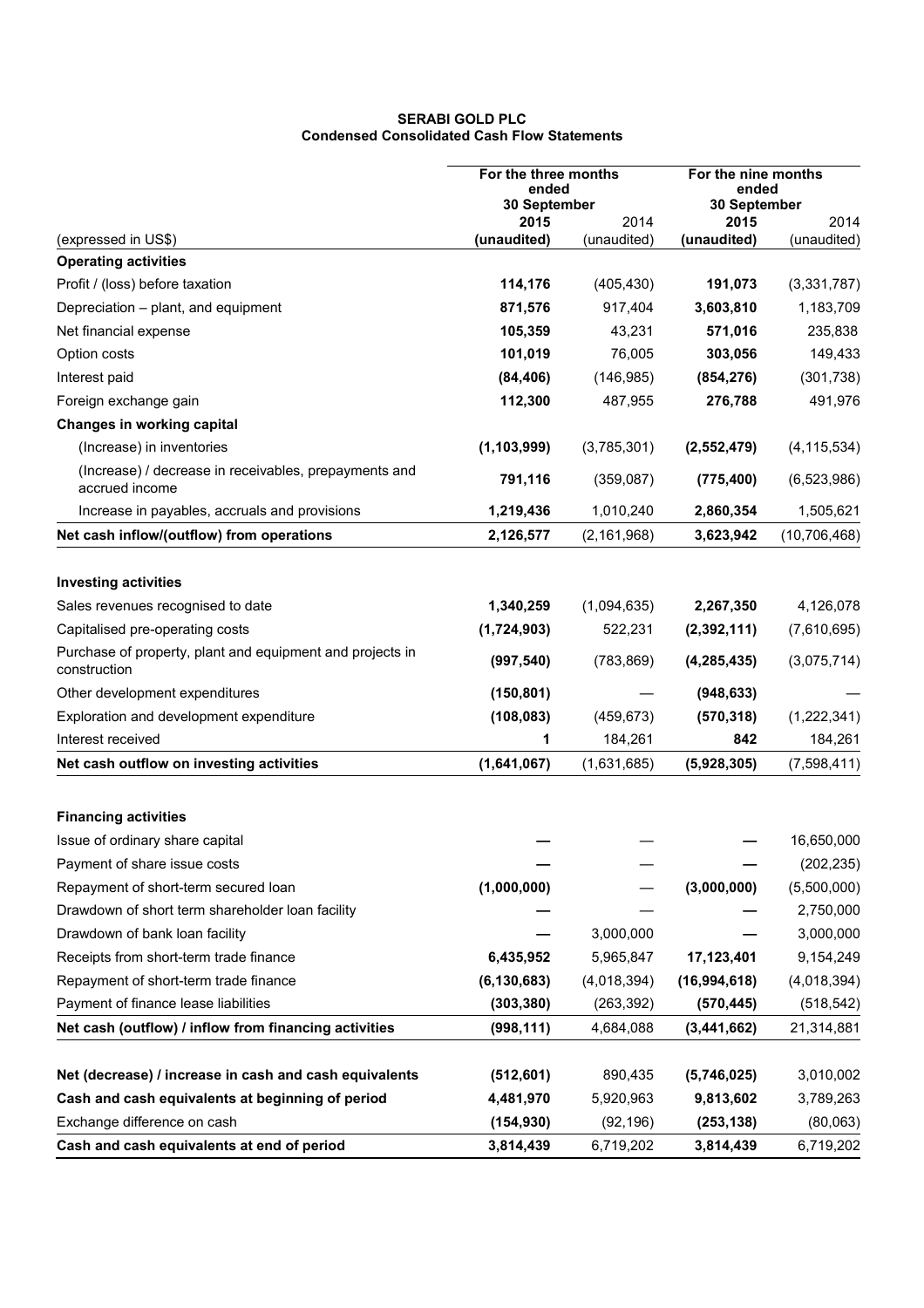#### **SERABI GOLD PLC Report and condensed consolidated financial statements for the 3 month and 9 month periods ended 30 September 2015**

## **Notes to the Condensed Consolidated Financial Statements**

## **1. Basis of preparation**

These interim accounts are for the three and nine month periods ended 30 September 2015. Comparative information has been provided for the unaudited three and nine month periods ended 30 September 2014 and, where applicable, the audited twelve month period from 1 January 2014 to 31 December 2014.

The accounts for the periods have been prepared in accordance with International Accounting Standard 34 "Interim Financial Reporting" and the accounting policies are consistent with those of the annual financial statements for the year ended 31 December 2014 and those envisaged for the financial statements for the year ending 31 December 2015. The Group has not adopted any standards or interpretation in advance of the required implementation dates. It is not anticipated that the adoption in the future of the new or revised standards or interpretations that have been issued by the International Accounting Standards Board will have a material impact on the Group's earnings or shareholders' funds.

These financial statements do not constitute statutory accounts as defined in Section 434 of the Companies Act 2006.

## **(i) Going concern and availability of project finance**

The Group commenced gold production operations at the Palito Mine at the start of 2014 having completed the first phase construction of the gold recovery plant in December 2013. The operations during the first six months of 2014 were in a re-commissioning and ramp-up phase. On 23 July 2014 the Group announced that with effect from 1 July 2014 the Palito mine had achieved Commercial Production. During the 3 months ended 30 September 2014, the Group completed work and commissioned the Carbon in Pulp ("CIP") leaching circuit allowing the Group to maximise the potential recovery of gold from the ore processed. The first "gold pour" of gold recovered from the CIP operations took place in October 2014. During the first nine months of 2015 the Group has been undertaking the initial development of its Sao Chico operation and for the remainder of 2015 plans to steadily increase the production of ore from Sao Chico for processing using the Palito gold process plant. The Group began processing of ore from its Sao Chico operation during April 2015.

On 3 March 2014 the Group completed a share placement raising gross proceeds of UK£10 million which provided additional working capital to the Group during the start–up phase of production at Palito and also to fund the initial development and further evaluation of the Sao Chico gold project. On 26 September 2014 the Group also entered into a US\$8 million secured loan facility which is required to be repaid in full on or before 31 March 2016 with the Sprott Resource Lending Partnership ("the Facility") providing additional working and development capital. The first tranche of US\$3 million of this Facility was drawdown on 26 September 2014 with the remaining tranches drawn down in full on 28 December 2014. The Group also makes use of a borrowing facility of US\$7.5 million to provide advance payment on sales of copper/gold concentrate. This current facility extends to 31 December 2015.

The Directors anticipate the Group now has access to sufficient funding for its immediate projected needs. The Group expects to have sufficient cash flow from its forecast production to finance its on-going operational requirements and to, at least in part, fund exploration and development activity on its other gold properties. However the forecasted cash flow projections for the next twelve months include a significant contribution arising from the Sao Chico development. As noted above, whilst development has commenced commercial production has yet to be declared. There are risks associated with the commencement of any new mining operation whereby unforeseen technical and logistical events result in additional time being required for commissioning or additional costs needing to be incurred, giving rise to the possibility that additional working capital may be required to fund these delays or additional capital requirements. Should additional working capital be required the Directors consider that further sources of finance could be secured within the required timescale. On this basis the Directors have therefore concluded that it is appropriate to prepare the financial statements on a going concern basis. However there is no certainty that such additional funds either for working capital or for future development will be forthcoming and these conditions indicate the existence of a material uncertainty which may cast significant doubt over the Group's ability to continue as a going concern and therefore that it may be unable to realise its assets and discharge its liabilities in the normal course of business. The financial statements do not include the adjustments that would result if the Group was unable to continue as a going concern.

## **(ii) Impairment**

At each balance sheet date, the Group reviews the carrying amounts of its property, plant and equipment and intangible assets to determine whether there is any indication that those assets have suffered impairment. Prior to carrying out impairment reviews, the significant cash generating units are assessed to determine whether they should be reviewed under the requirements of IFRS 6 - Exploration for and Evaluation of Mineral Resources or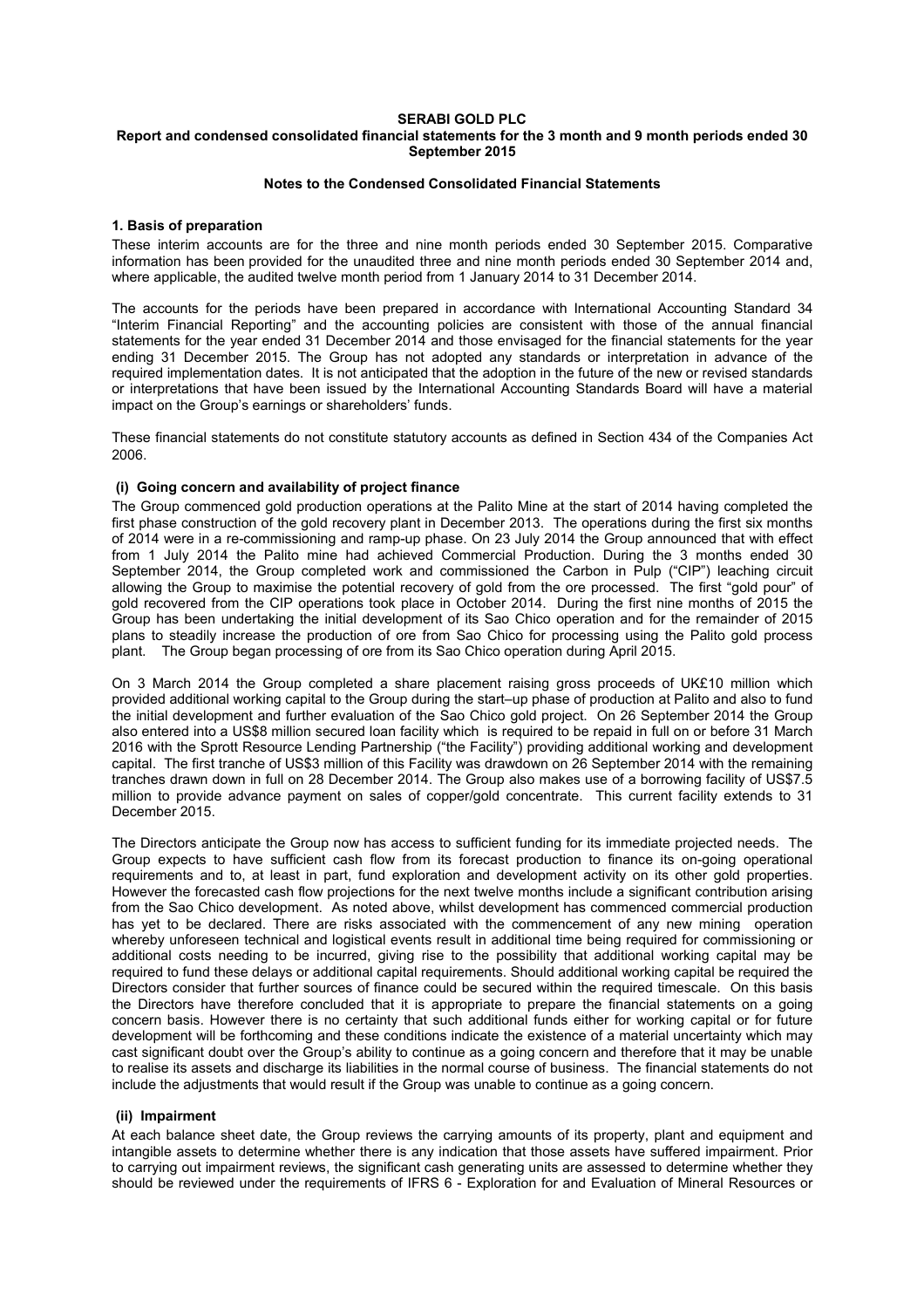IAS 36 - Impairment of Assets. Such determination is by reference to the stage of development of the project and the level of reliability and surety of information used in calculating value in use or fair value less costs to sell. Impairment reviews performed under IFRS 6 are carried out on a project by project basis, with each project representing a potential single cash generating unit. An impairment review is undertaken when indicators of impairment arise; typically when one of the following circumstances applies:

- (i) sufficient data exists that render the resource uneconomic and unlikely to be developed
- (ii) title to the asset is compromised
- (iii) budgeted or planned expenditure is not expected in the foreseeable future
- (iv) insufficient discovery of commercially viable resources leading to the discontinuation of activities

Impairment reviews performed under IAS 36 are carried out when there is an indication that the carrying value may be impaired. Such key indicators (though not exhaustive) to the industry include:

- (i) a significant deterioration in the spot price of gold
- (ii) a significant increase in production costs
- (iii) a significant revision to, and reduction in, the life of mine plan

If any indication of impairment exists, the recoverable amount of the asset is estimated, being the higher of fair value less costs to sell and value in use. In assessing value in use, the estimated future cash flows are discounted to their present value using a pre-tax discount rate that reflects current market assessments of the time value of money and the risks specific to the asset for which the estimates of future cash flows have not been adjusted.

If the recoverable amount of an asset (or cash-generating unit) is estimated to be less than its carrying amount, the carrying amount of the asset (or cash generating unit) is reduced to its recoverable amount. Such impairment losses are recognised in profit or loss for the year.

Where an impairment loss subsequently reverses, the carrying amount of the asset (or cash-generating unit) is increased to the revised estimate of its recoverable amount, but so that the increased carrying amount does not exceed the carrying amount that would have been determined had no impairment loss been recognised for the asset (or cash-generating unit) in prior years. A reversal of an impairment loss is recognised in profit or loss for the year.

#### **(iii) Inventories**

Inventories are stated at the lower of cost and net realisable value. Materials that are no longer considered as likely to be used by the Group or their value is unlikely to be readily realised through a sale to a third party, are provided for.

Materials held for consumption within operations are valued based on purchase price or, when manufactured internally, at cost. Costs are allocated on an average basis and include direct material, labour, related transportation costs and an appropriate allocation of overhead costs.

Gold bullion, copper/gold concentrate, run of mine ore and any other production inventories are valued at the lower of cost and net realisable value. Dependent on the current stage of any product inventory in the process cycle, cost will reflect, as appropriate, mining, processing, transport and labour costs as well as an allocation of mine services overheads required to bring the product to its current state.

Net realisable value is the estimated selling price in the ordinary course of business, after deducting any costs to completion and any applicable marketing, selling, shipping and other distribution expenses.

#### **(iv) Property, plant and equipment**

#### *(i) Owned assets*

Items of property, plant and equipment are stated at cost less accumulated depreciation and impairment losses.

Upon demonstration of the feasibility of commercial production, any past deferred exploration, evaluation and development costs related to that operation are reclassified as Assets in Construction. When commercial production commences these expenditures are then subsequently transferred at cost to Mining Properties. They are stated at cost less amortisation charges and any provision for impairment. Amortisation is calculated on the unit of production basis.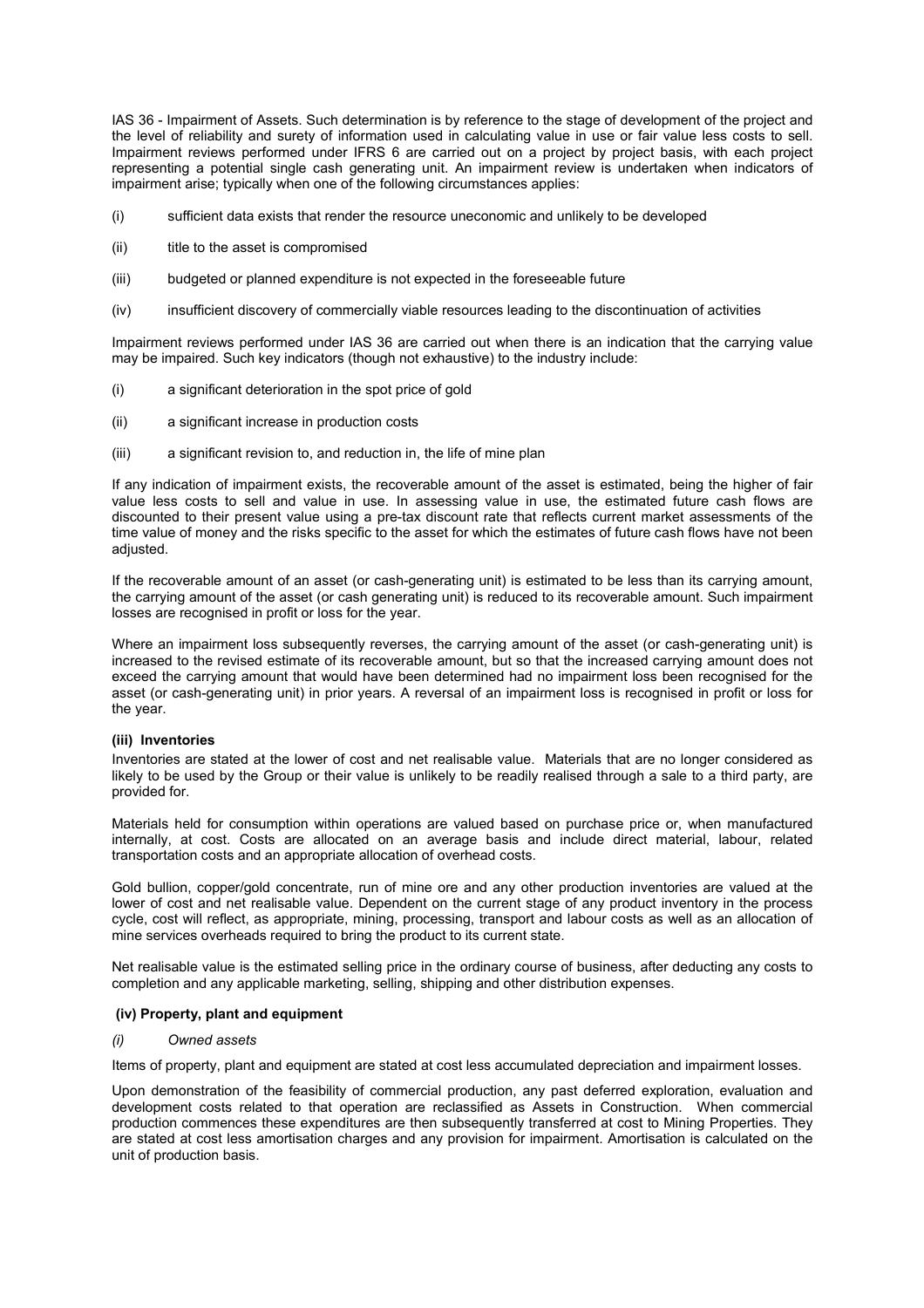## *(ii) Leased assets*

Assets held under leases, which result in the Group bearing risk and receiving benefit of ownership (finance leases), are capitalised as property, plant and equipment at the estimated present value of underlying lease payments. The corresponding finance lease obligation is included within borrowings. The interest element is allocated to accounting periods during the lease term to reflect a constant rate of interest on the remaining balance of the obligation for each accounting period.

#### *(iii) Subsequent costs*

Costs relating to maintenance and upkeep of the Group's assets once such assets have been commissioned and entered into commercial operations will generally be expensed as incurred. In the event, however, that the costs demonstrably result in extending the original estimated life of such asset or enhances its value, then such expenditure is added to the carrying value of that asset and amortised over its remaining estimated useful life.

#### *(iv) Depreciation*

Depreciation is charged to profit or loss on a straight-line basis over the estimated useful lives of each part of an item of property, plant and equipment. Land is not depreciated.

The Group reviews the economic lives at the end of each annual reporting period.

The residual value, if not insignificant, is reassessed annually. Gains and losses on disposal are determined by comparing proceeds with carrying values and are included in profit or loss.

#### *(v) Commercial production*

At the end of the commissioning phase, when the mine is capable of substantially operating in the manner intended by management, capitalisation ceases and the mining assets are amortised over the estimated life of the mineable inventory on a unit of production basis.

Future forecast capital expenditure is included in the unit of production depreciation calculation.

#### **(v) Revenue**

Revenue represents amounts receivable in respect of sales of gold and by-products. Revenue represents only sales for which contracts have been agreed and for which the product has been delivered to the purchaser in the manner set out in the contract. Revenue is stated net of any applicable sales taxes. Currently all revenue is derived from the sales of copper/gold concentrates produced by the Palito Mine and gold bullion produced from the Palito Mine. Revenues derived from the Sao Chico Mine are in the form of gold bullion but whilst the Sao Chico Mine has not yet been declared to be in commercial production all revenues are being capitalised and setoff against pre-operating expenses.

Revenue from the sale of goods is recognised when the risks and rewards of ownership have been transferred to the buyer. Revenues are recognised in full using prices ruling at the date of sale with adjustments in respect of final sales prices being recognised in the month that such adjustment is agreed. Fair value adjustments for gold prices in respect of any sale for which final pricing has not been agreed at any balance sheet date is accounted for using the gold price at that balance sheet date. Any unsold production and in particular concentrate is held as inventory and valued at the lower of production cost and net realisable value until sold.

In the case of the sales of copper/gold concentrates revenue is recognised when the product arrives at the port of delivery in accordance with the terms of the contract. In the case of gold bullion revenue is recognised at the time that gold is delivered to the end purchaser.

No revenue is recognised if there are significant uncertainties regarding recovery of the consideration due.

All sales revenue from incidental production arising during the exploration, evaluation, development and commissioning of a mineral resource prior to commercial production are taken as a contribution towards previously incurred costs and offset against the related asset accordingly.

Interest income is recognised on a time-proportion basis using the effective interest rate method.

#### **(vi) Currencies**

The condensed financial statements are presented in United States dollars (US\$ or "\$"). Other currencies referred to in these condensed financial statements are UK pounds ("UK£"), Canadian dollars ("C\$") and Brazilian Reais ("BrR\$").

The Group's presentational currency has been selected based on the currency of the primary economic environment in which the Group as a whole operates on the basis that the Group's primary product is generally traded by reference to its pricing in United States Dollars.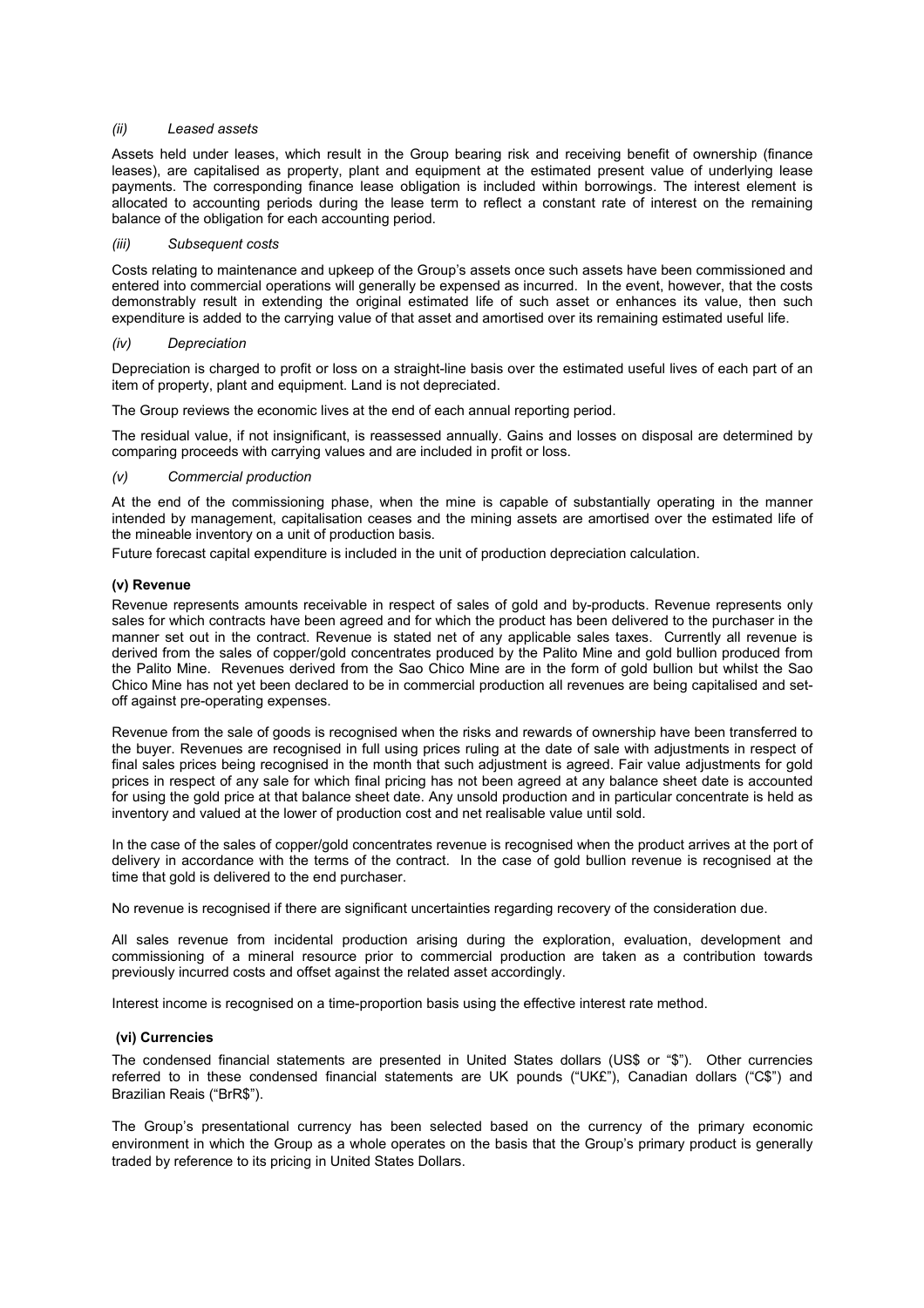Transactions in currencies other than the functional currency of a company are recorded at a rate of exchange approximating to that prevailing at the date of the transaction. At each balance sheet date, monetary assets and liabilities that are denominated in currencies other than the functional currency are translated at the amounts prevailing at the balance sheet date and any gains or losses arising are recognised in profit or loss.

On consolidation, the assets and liabilities of the Group's overseas operations that do not have a US Dollar functional currency are translated at exchange rates prevailing at the balance sheet date. Income and expense items are translated at the average exchange rate for the period. Exchange differences arising on the net investment in subsidiaries are recognised in other comprehensive income.

#### (**vii) Cash and cash equivalents**

Cash and cash equivalents include cash in hand, deposits held at call with banks, other short-term highly liquid investments with original maturities of three months or less and bank overdrafts. Bank overdrafts are shown within interest bearing liabilities in current liabilities on the balance sheet.

## **2. Taxation**

No deferred tax asset arising from carried forward losses has been recognised in the financial statements because of uncertainty as to the time period over which this asset may be recovered.

#### **3. Earnings per share**

|                                                                 | 3 months<br>ended 30<br><b>September</b><br>2015 | 3 months<br>ended 30<br>September<br>2014 | 9 months<br>ended 30<br><b>September</b><br>2015 | 9 months<br>ended 30<br>September<br>2014 | 12 months<br>ended 31<br>Dec 2014 |
|-----------------------------------------------------------------|--------------------------------------------------|-------------------------------------------|--------------------------------------------------|-------------------------------------------|-----------------------------------|
| Profit / (loss) attributable to<br>ordinary shareholders (US\$) | 114,176                                          | (405, 430)                                | 191,073                                          | (3,331,787)                               | (174, 401)                        |
| Weighted average ordinary<br>shares in issue                    | 656,389,204                                      | 656.389.204                               | 656,389,204                                      | 611.700.559                               | 656.389.204                       |
| Basic profit/(loss) per share<br>(US cents)                     | 0.02                                             | (0.06)                                    | 0.03                                             | (0.54)                                    | (0.03)                            |
| Diluted ordinary shares in issue                                | $792,265,830^{(1)}$                              | 656.389.204                               | $792,265,830^{(1)}$                              | 611.700.559                               | 656.389.204                       |
| Diluted profit /(loss) per share<br>(US cents)                  | 0.01                                             | $(0.06)^{(2)}$                            | 0.02                                             | $(0.54)^{(2)}$                            | $(0.03)^{(2)}$                    |

(1) Assumes exercise of 100,000,000 warrants and 35,876,626 options that have vested as of 30 September 2015.

(2) As the effect of dilution is to reduce the loss per share the diluted loss per share is considered to be the same as the basic loss per share.

## **4. Segmental analysis**

The following information is given about the Group's reportable segments:

The Chief Operating Decision Maker is the Board of Directors. The Board reviews the Group's internal reporting in order to assess performance of the business. Management has determined the operating segments based on the reports reviewed by the Board.

The Board considers the performance of the Group by the geographical location of expenditures, and the division of capital expenditure between exploration and operations.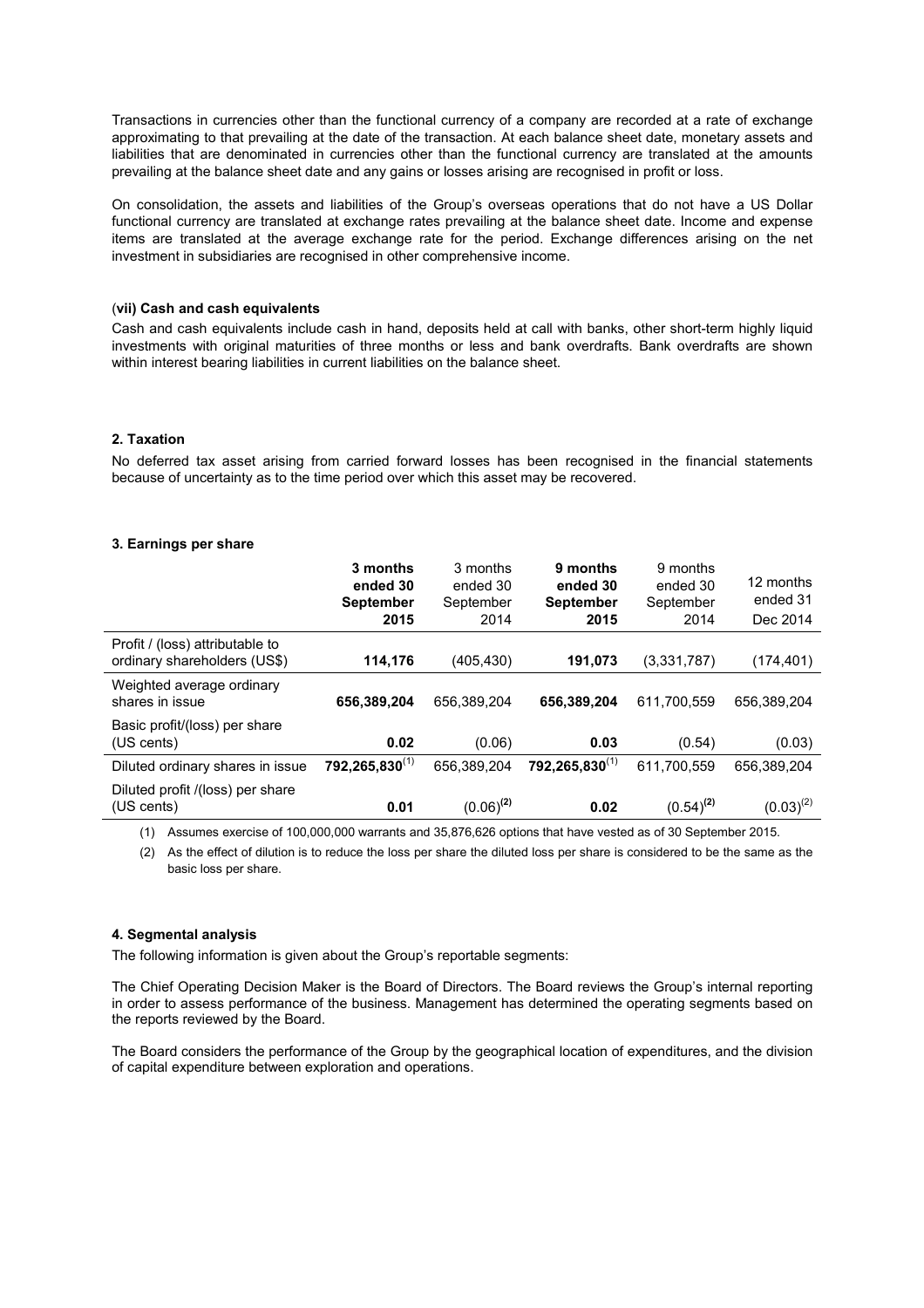|                                             | 3 months ended 30 September 2015 |             | 3 months ended 30 September 2014 |               |             |             |
|---------------------------------------------|----------------------------------|-------------|----------------------------------|---------------|-------------|-------------|
|                                             |                                  | (unaudited) |                                  |               | (unaudited) |             |
|                                             | <b>Brazil</b>                    | UK          | <b>Total</b>                     | <b>Brazil</b> | UK          | Total       |
|                                             | S                                | S           | \$                               |               | \$          | S           |
| Revenue                                     | 2,226,699                        | 6,138,590   | 8,365,289                        | 5,253,323     |             | 5,253,323   |
| Operating expenses                          | (4,699,097)                      | (1,602,909) | (6,302,006)                      | (3,378,532)   |             | (3,378,532) |
| Depreciation                                | (644,850)                        | (226, 726)  | (871, 576)                       | (917,404)     |             | (917, 404)  |
| Operating (loss) / profit<br>Administration | (3, 117, 248)                    | 4,308,955   | 1,197,707                        | 957,387       |             | 957,387     |
| expenses                                    | (270, 339)                       | (600, 814)  | (871, 153)                       | (477, 870)    | (765, 710)  | (1,243,580) |
| Share based payments                        |                                  | (101, 019)  | (101, 019)                       |               | (76,006)    | (76,006)    |
| Operating (loss) / profit                   | (3,387,587)                      | 3,607,122   | 219,535                          | 479,517       | (841, 716)  | (362, 199)  |
| Foreign exchange<br>gain/(loss)<br>Interest | 119,461                          | (484, 330)  | (364, 869)                       |               | (68, 037)   | (68, 037)   |
| (expense)/income                            | (34)                             | 259,544     | 259,510                          | 14,976        | 9,830       | 24,806      |
| (Loss) / Profit before                      |                                  |             |                                  |               |             |             |
| taxation                                    | (3,268,160)                      | 3,382,336   | 114,176                          | 494,493       | (899,923)   | (405,430)   |

An analysis of the results for the three month period by management segment is as follows:

An analysis of the results for the nine month period by management segment is as follows:

|                                             | 9 months ended 30 September 2015<br>(unaudited) |               | 9 months ended 30 September 2014<br>(unaudited) |               |             |               |
|---------------------------------------------|-------------------------------------------------|---------------|-------------------------------------------------|---------------|-------------|---------------|
|                                             | <b>Brazil</b>                                   | UK            | <b>Total</b>                                    | <b>Brazil</b> | UK          | Total         |
|                                             |                                                 | S             | \$                                              | \$            | \$          | \$            |
| Revenue                                     | 7,633,753                                       | 19,409,929    | 27,043,682                                      | 5,253,323     |             | 5,253,323     |
| Operating expenses                          | (15, 203, 651)                                  | (4, 146, 405) | (19,350,056)                                    | (3,378,532)   |             | (3,378,532)   |
| Depreciation                                | (3,005,192)                                     | (598, 618)    | (3,603,810)                                     | (1, 183, 709) |             | (1, 183, 709) |
| Operating (loss) / profit<br>Administration | (10, 575, 090)                                  | 14,664,906    | 4,089,816                                       | 691,082       |             | 691,082       |
| expenses                                    | (986, 736)                                      | (2,037,935)   | (3,024,671)                                     | (1,307,267)   | (2,330,331) | (3,637,598)   |
| Share based payments                        |                                                 | (303, 056)    | (303, 056)                                      |               | (149,433)   | (149, 433)    |
| Operating (loss) / profit                   | (11, 561, 826)                                  | 12,323,915    | 762,089                                         | (616, 185)    | (2,479,764) | (3,095,949)   |
| Foreign exchange<br>gain/(loss)<br>Interest | 973,466                                         | (1, 144, 704) | (171, 238)                                      |               | (59, 161)   | (59, 161)     |
| (expense)/income                            | 526                                             | (400, 304)    | (399,778)                                       | 14,978        | (191,655)   | (176,677)     |
| (Loss) / Profit before<br>taxation          | (10,587,834)                                    | 10,778,907    | 191,073                                         | (601,207)     | (2,730,580) | (3, 331, 787) |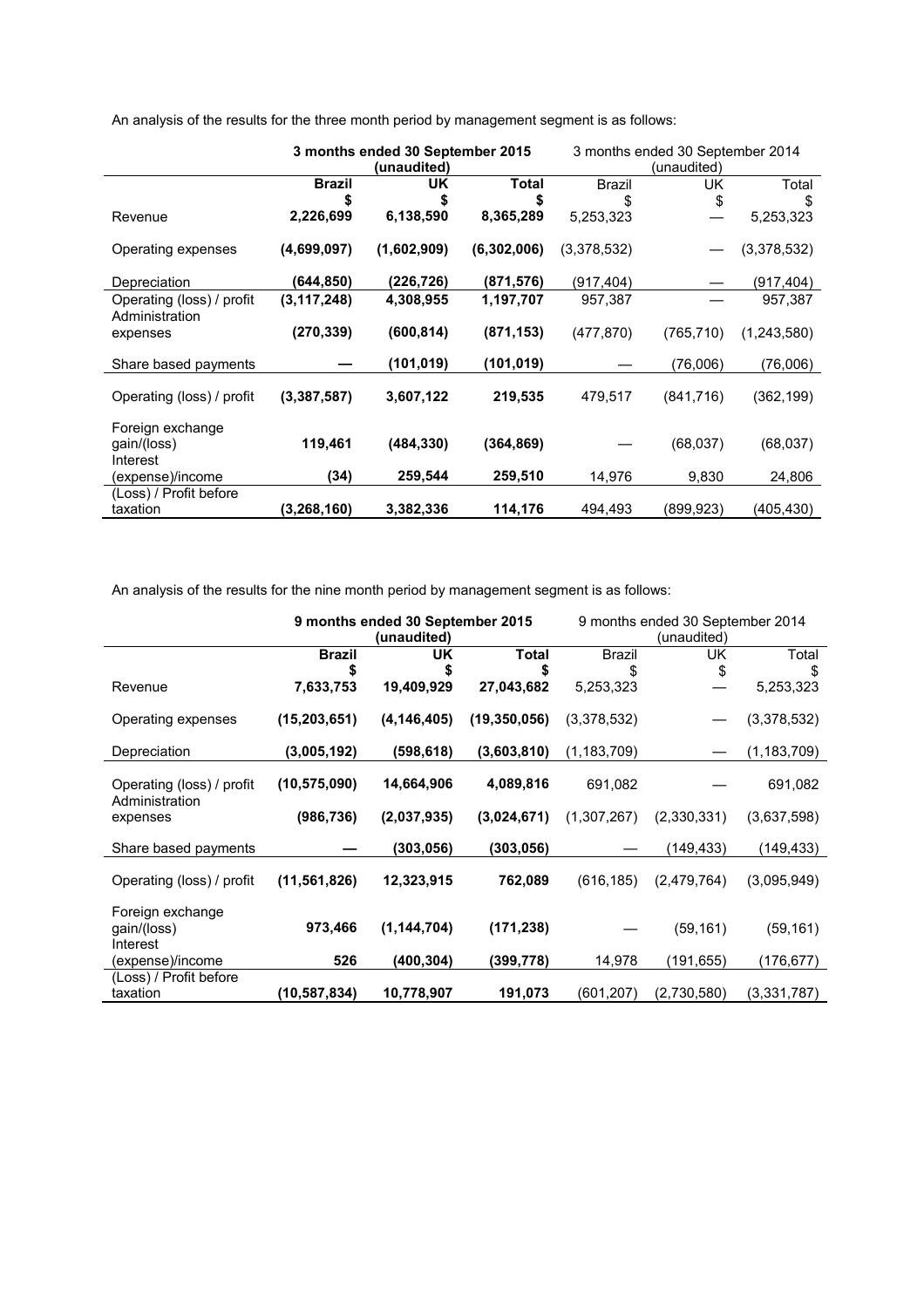An analysis of non-current assets by location is as follows:

|                      | <b>Total non-current assets</b> |              |             |  |
|----------------------|---------------------------------|--------------|-------------|--|
|                      | 30 September                    | 30 September | 31 December |  |
|                      | 2015                            | 2014         | 2014        |  |
|                      | (unaudited)                     | (unaudited)  | (audited)   |  |
|                      |                                 |              |             |  |
| Brazil – operations  | 39,181,535                      | 39.413.059   | 54,103,898  |  |
| Brazil - exploration | 9,018,777                       | 24,852,048   | 11,799,271  |  |
| UK                   |                                 | 4.437        |             |  |
|                      | 48,200,312                      | 64,269,544   | 65,903,169  |  |

An analysis of total assets by location is as follows:

|               |              | <b>Total assets</b> |             |
|---------------|--------------|---------------------|-------------|
|               | 30 September | 30 September        | 31 December |
|               | 2015         | 2014                | 2014        |
|               | (unaudited)  | (unaudited)         | (audited)   |
|               |              |                     |             |
| <b>Brazil</b> | 59,592,252   | 74,511,119          | 76,713,805  |
| UK            | 9,031,980    | 11,637,253          | 16,349,104  |
|               | 68,624,232   | 86,148,372          | 93,062,909  |

During the nine month period, the following amounts incurred by area were capitalised as deferred exploration costs:

|               | For the 9 month | For the 9 month | For the year |
|---------------|-----------------|-----------------|--------------|
|               | period ended 30 | period ended 30 | ended 31     |
|               | September 2015  | September 2014  | December     |
|               | (unaudited)     | (unaudited)     | 2014         |
|               |                 |                 | (audited)    |
|               |                 |                 |              |
| <b>Brazil</b> | 570.318         | 1.222.341       | 258,113      |

## **5. Deferred exploration costs**

|                                                          | 30 September | 30 September | 31 December   |
|----------------------------------------------------------|--------------|--------------|---------------|
|                                                          | 2015         | 2014         | 2014          |
|                                                          | (unaudited)  | (unaudited)  | (audited)     |
|                                                          |              | \$           |               |
| Cost                                                     |              |              |               |
| Opening balance                                          | 11,799,271   | 24,659,003   | 24,659,003    |
| Exploration and development expenditure                  | 570,318      | 1,222,341    | 258,113       |
| Transfer to mining property and projects in construction |              |              | (11,806,834)  |
| Foreign exchange movements                               | (3,350,812)  | (992, 945)   | (1, 285, 383) |
| Balance at end of period                                 | 9,018,777    | 24,888,399   | 11,799,271    |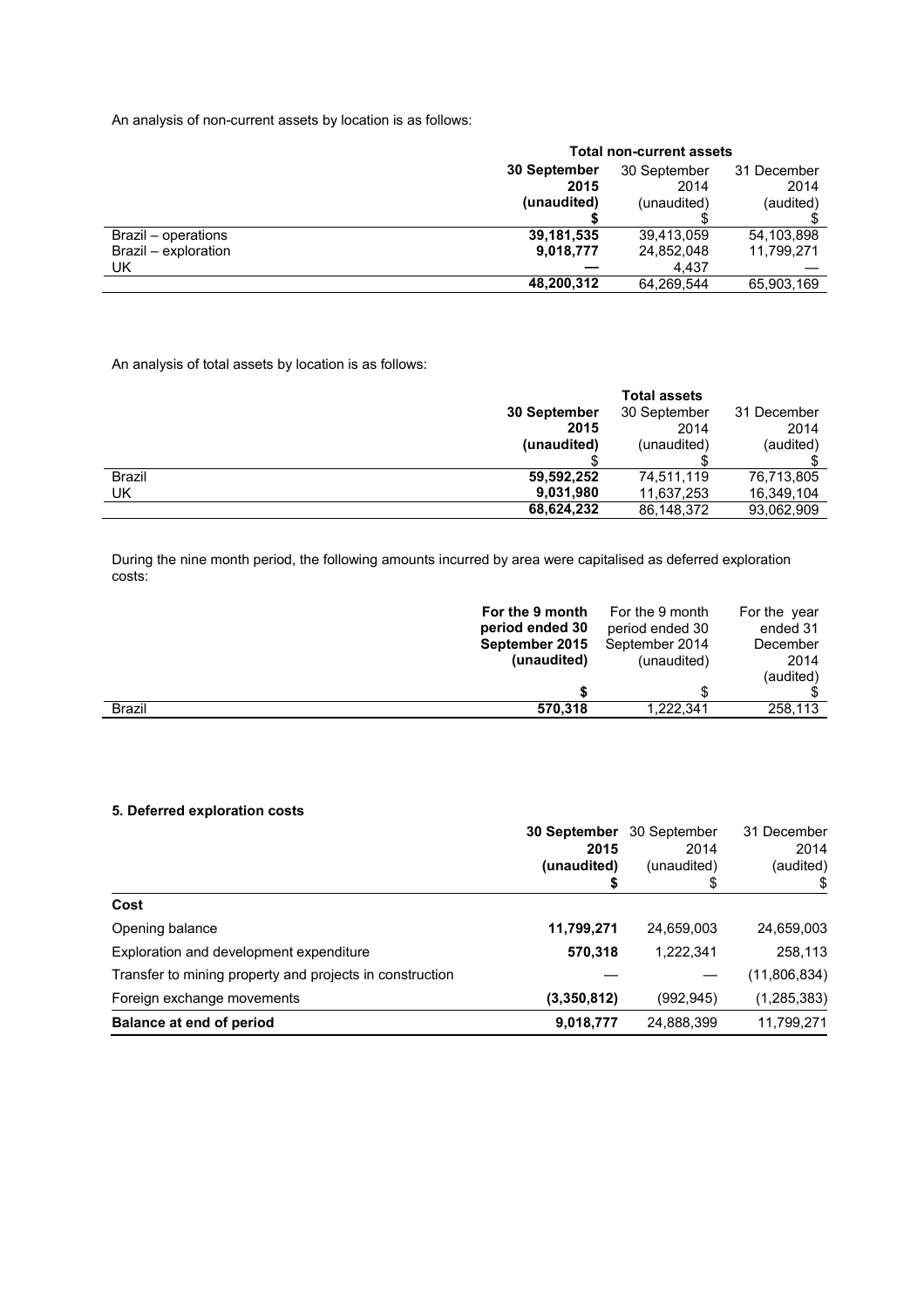## **6. Property, plant and equipment including mining property and projects in construction**

|                                                          | 30 September<br>2015 | 30 September<br>2014 | 31 December<br>2014 |
|----------------------------------------------------------|----------------------|----------------------|---------------------|
|                                                          | (unaudited)          | (unaudited)<br>\$    | (audited)<br>\$     |
| Cost                                                     |                      |                      |                     |
| Balance at beginning of period                           | 67,823,286           | 50,761,593           | 50,761,593          |
| Assets written down                                      |                      |                      | (995, 764)          |
| Additions <sup>(1)</sup>                                 | 6,112,788            | 6,788,680            | 14,301,202          |
| Transfer from development and deferred exploration costs |                      |                      | 11,806,834          |
| Foreign exchange movements                               | (21,019,046)         | (2,494,413)          | (8,050,579)         |
| <b>Balance at end of period</b>                          | 52,917,028           | 55,055,861           | 67,823,286          |
| <b>Accumulated depreciation</b>                          |                      |                      |                     |
| Balance at beginning of period                           | 13,719,388           | 14,753,275           | 14,753,275          |
| Charge for period                                        | 4,489,824            | 1,440,292            | 4,065,468           |
| Released on assets written down                          |                      |                      | (905, 581)          |
| Write-back of impairment provision                       |                      |                      | (2,590,532)         |
| Foreign exchange movements                               | (4, 473, 719)        | 518,852              | (1,603,242)         |
| <b>Balance at end of period</b>                          | 13,735,493           | 15,674,716           | 13,719,388          |
| Net book value at end of period                          | 39,181,535           | 39,381,145           | 54,103,898          |

(1) Additions include capitalised operational costs for the period net of any revenues recognised in the period.

#### **7. Inventories**

|                                           | 30 September<br>2015<br>(unaudited) | 30 September<br>2014<br>(unaudited)<br>S | 31 December<br>2014<br>(audited) |
|-------------------------------------------|-------------------------------------|------------------------------------------|----------------------------------|
| Consumables                               | 1,061,357                           | 872,353                                  | 911,476                          |
| Ore stockpiles and other work in progress | 4,226,363                           | 4,610,847                                | 3,566,857                        |
| Finished goods awaiting sale              | 2,389,336                           | 2,070,945                                | 3,591,882                        |
| Balance at end of period                  | 7,677,056                           | 7,554,145                                | 8,070,215                        |

During the second quarter of 2015, the Group revised the basis on which it calculated the value of inventories of work in progress and finished products in particular the allocation of site overhead costs to each stage of production. The overall effect has been to reduce the value ascribed to each unit of inventory of copper/concentrate which comprises 40% of the inventory valuation at 31 March and 41% as at 30 September. Had the same basis of valuation been adopted at 31 March 2015 the Group estimates that inventories of work in progress and finished goods would have reduced by approximately US\$1.08 million. The Group has not restated its previously published results for the first quarter of 2015 and this additional expense was therefore recognised in the 3 month period to 30 June 2015.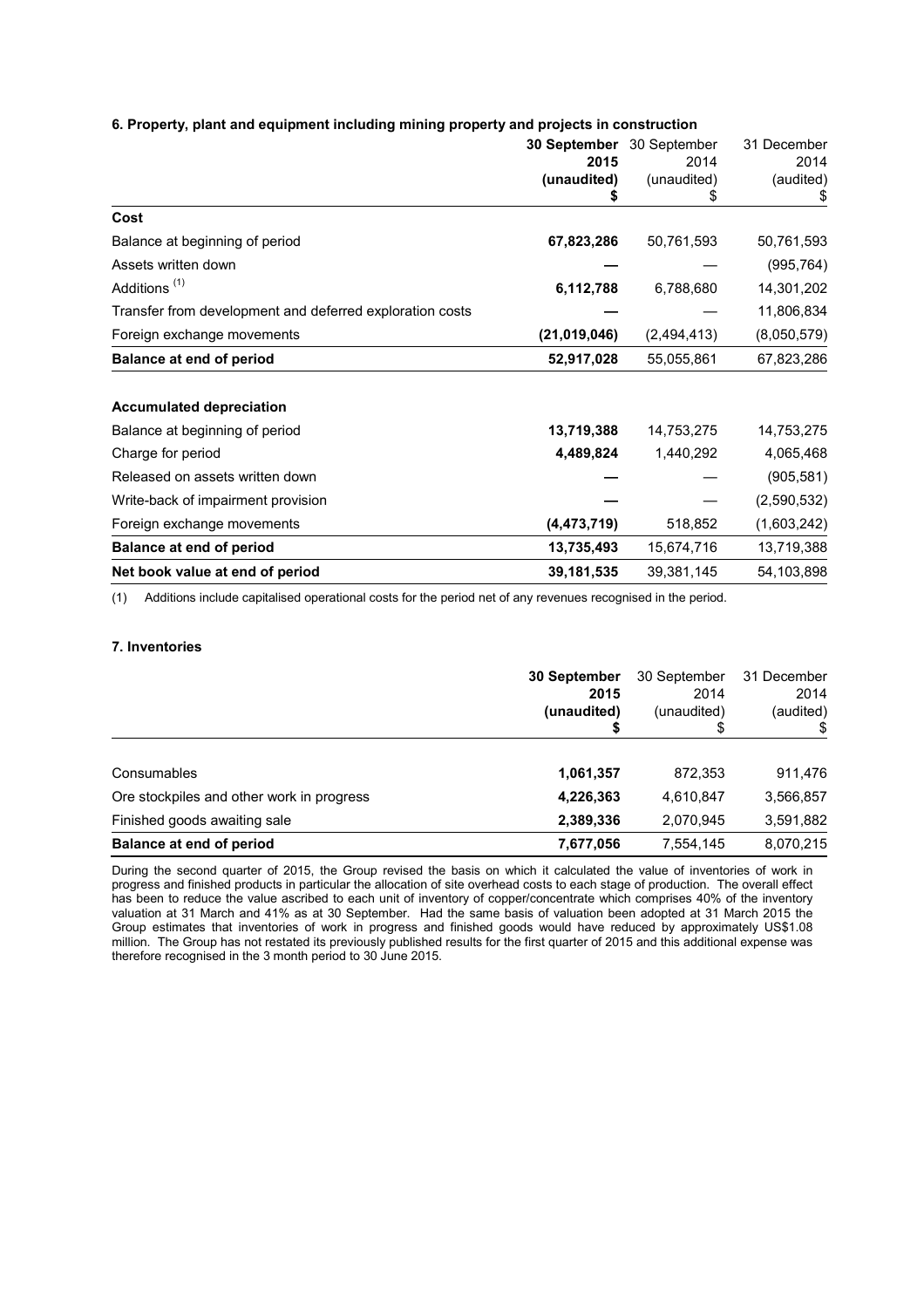## **8. Contractual commitments**

The following table sets out the maturity profile of the Group's contractual commitments excluding trade liabilities as at 30 September 2015 and commitments under operating leases.

|                                      | Payments due by period |           |           |           |               |
|--------------------------------------|------------------------|-----------|-----------|-----------|---------------|
|                                      | Less than              |           |           |           |               |
|                                      | Total                  | 1 vear    | 1-3 years | 4-5 years | After 5 years |
|                                      |                        |           |           |           |               |
| Short term debt                      | 5,569,407              | 5,569,407 |           |           |               |
| Capital lease obligations            | 1,044,936              | 809,623   | 235,313   |           |               |
| Operating leases                     | 85.900                 | 78.510    | 7.390     |           |               |
| Purchase obligations                 |                        |           |           |           |               |
| Other long term obligations          |                        |           |           |           |               |
| <b>Total contractual obligations</b> | 6,700,243              | 6,457,540 | 242,703   |           |               |

## **9. Contingencies**

Employment legislation in Brazil allows former employees to bring claims against an employer at any time for a period of two years from the date of cessation of employment and regardless of whether the employee left the company voluntarily or had their contract terminated by the company. The Group considers that it operates in compliance with the law at all times but is aware that claims are made against all companies in Brazil on a regular basis. Whilst not accepting legal liability the Group makes provision or accrues for all known claims further claims may arise at any time.

Serabi Mineraçăo SA ("SMSA") has been requested by the Tax Authorities for the State of Para, to provide supporting documentation in respect of certain tax reclaims made by SMSA dating back for nine years. The Group considers that it will be able to supply all necessary documentary evidence in respect of the claims made and that all claims made were in accordance with prevailing legislation. The total sum of the tax claims that are subject to this review is BR1.7 million, which at the period-end is equivalent to US\$0.44 million.

## **10. Related party transactions**

There have been no related party transactions during the nine month period to 30 September 2015

#### **11. Share capital**

## **a) Ordinary and deferred shares**

|                                          |             | 30 September 2014<br>30 September 2015<br>(unaudited)<br>(unaudited) |             |              | 31 December 2014<br>(audited) |                |
|------------------------------------------|-------------|----------------------------------------------------------------------|-------------|--------------|-------------------------------|----------------|
| <b>Ordinary shares</b>                   | Number      | \$                                                                   | Number      | \$           | Number                        | \$             |
| <b>Balance at beginning of</b><br>period | 656,389,204 | 5.263.182                                                            | 456.389.204 | 35.981.817   | 456.389.204                   | 35,981,817     |
| Issue of shares for cash                 |             |                                                                      | 200.000.000 | 1.665.000    | 200.000.000                   | 1.665.000      |
| Transfer to deferred<br>shares           |             |                                                                      |             | (32,383,635) |                               | (32, 383, 635) |
| Balance at end of period                 | 656,389,204 | 5,263,182                                                            | 656,389,204 | 5,263,182    | 656,389,204                   | 5,263,182      |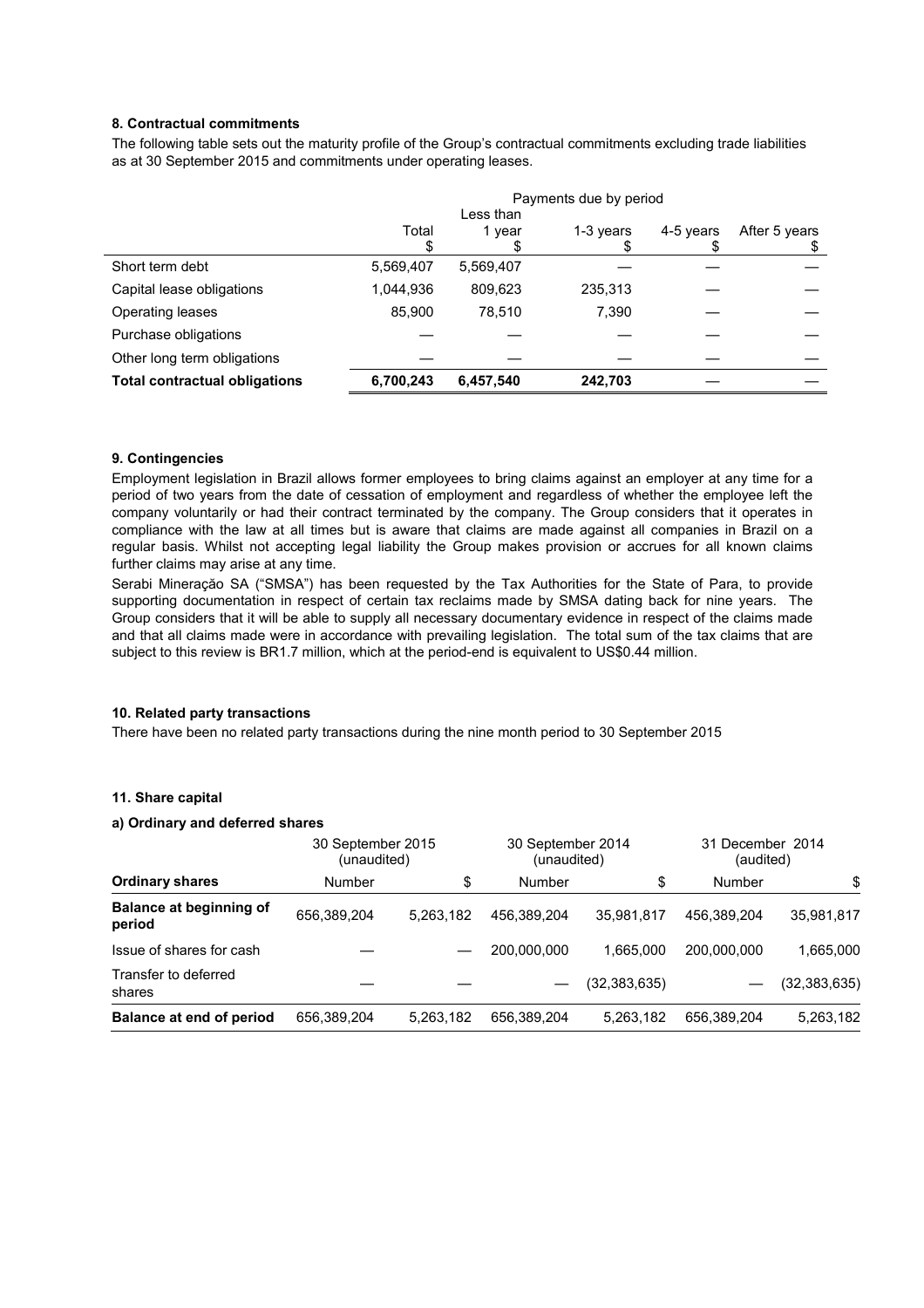|                                                  | 30 September 2015<br>(unaudited) |                | 30 September 2014<br>(unaudited) |            | 31 December 2013<br>(audited) |            |
|--------------------------------------------------|----------------------------------|----------------|----------------------------------|------------|-------------------------------|------------|
| <b>Deferred shares</b>                           | Number                           | \$             | Number                           | \$         | Number                        | \$         |
| <b>Balance at beginning and</b><br>end of period | 596,528,269                      | 56.405.030     | 140,139,065                      | 24.021.395 | 140.139.065                   | 24,021,395 |
| Shares cancelled in period                       | (596.528.269)                    | (56, 405, 030) |                                  |            |                               |            |
| Shares created in period                         |                                  |                | 456.389.204                      | 32.383.635 | 456.389.204                   | 32,383,635 |
| Balance at end of period                         |                                  |                | 596.528.269                      | 56.405.030 | 596.528.269                   | 56,405,030 |
| <b>Total Share Capital</b>                       |                                  | 5,263,182      |                                  | 61,668,212 |                               | 61,668,212 |

There have been no issues of ordinary shares during the nine month period ended 30 September 2015.

At the Annual General Meeting of Serabi Gold plc held on 11 June 2015, shareholders of the Company approved a resolution, subject to the confirmation of the High Court of Justice in England and Wales (the "Court"), that the issued share capital of the Company be reduced by cancelling and extinguishing all of the issued deferred shares of 4.5p each and 9.5p each in the capital of the Company ("Deferred Shares").

On 29 July 2015, the Court issued an order (the "Order") confirming the cancellation of the Deferred Shares and the Company received confirmation from the Registrar of Companies of the registration of the Order.

The value standing to the account of the Deferred Shares, following their cancellation has been credited to the distributable reserves of the Company.

The deferred shares, had no voting or dividend rights and on a return of capital, the right only to receive the amount paid up thereon after the holders of the ordinary shares had received the aggregate amount paid up thereon plus UK£100 per ordinary share. Any further surplus was to be distributed only amongst the holders of ordinary shares.

#### **(b) Share Premium**

At the Annual General Meeting of Serabi Gold plc held on 11 June 2015, shareholders of the Company approved a resolution subject to the confirmation of the high court of Justice in England and Wales ("the court") that the amount standing to the credit of the share premium account of The Company at that time shall be cancelled and that the capital released shall be treated as a realised profit. On 29 July 2015, the court issued an order ("the Order") confirming the cancellation of the company's share premium account and the company received confirmation from the Registrar of companies of the registration of the Order.

## **(c) Warrants**

As at 30 September 2015 the following warrants remain outstanding:

|                                              | Number      | Exercise Price | Expiry       |
|----------------------------------------------|-------------|----------------|--------------|
| Non-tradeable warrants - 2014 <sup>(1)</sup> | 100,000,000 | UK£0.06        | 2 March 2016 |
|                                              | 100,000,000 |                |              |

(1) The Company has used the Black-Scholes model to calculate the fair value of each warrant equivalent to US\$0.01683 (UK£0.0102) per warrant. In calculating the fair value of the warrants the company assumed an expected life of 2 years, a volatility rate of its share price of 50% and a risk free interest rate of 0.75%. Warrants are normally considered as part of equity but in this instance because the exercise price of the warrant is denominated in UK Sterling and the functional currency of the Company is US Dollars, under IAS32 the warrants are not considered to be equity but instead a liability of the Company at the time of issue. In accordance with IAS 32 the Company therefore at the date of issue established a liability for these warrants in the amount of US\$1,683,000. At each period end the Company revalues the warrants in accordance with fair value accounting principles using an assumed expected life ending 2 March 2016, The gain or loss arising on this revaluation relative to the value at the end of the prior period is recorded as finance income and the liability varied by the same value. The warrants are classified in level 3 of the fair value hierarchy.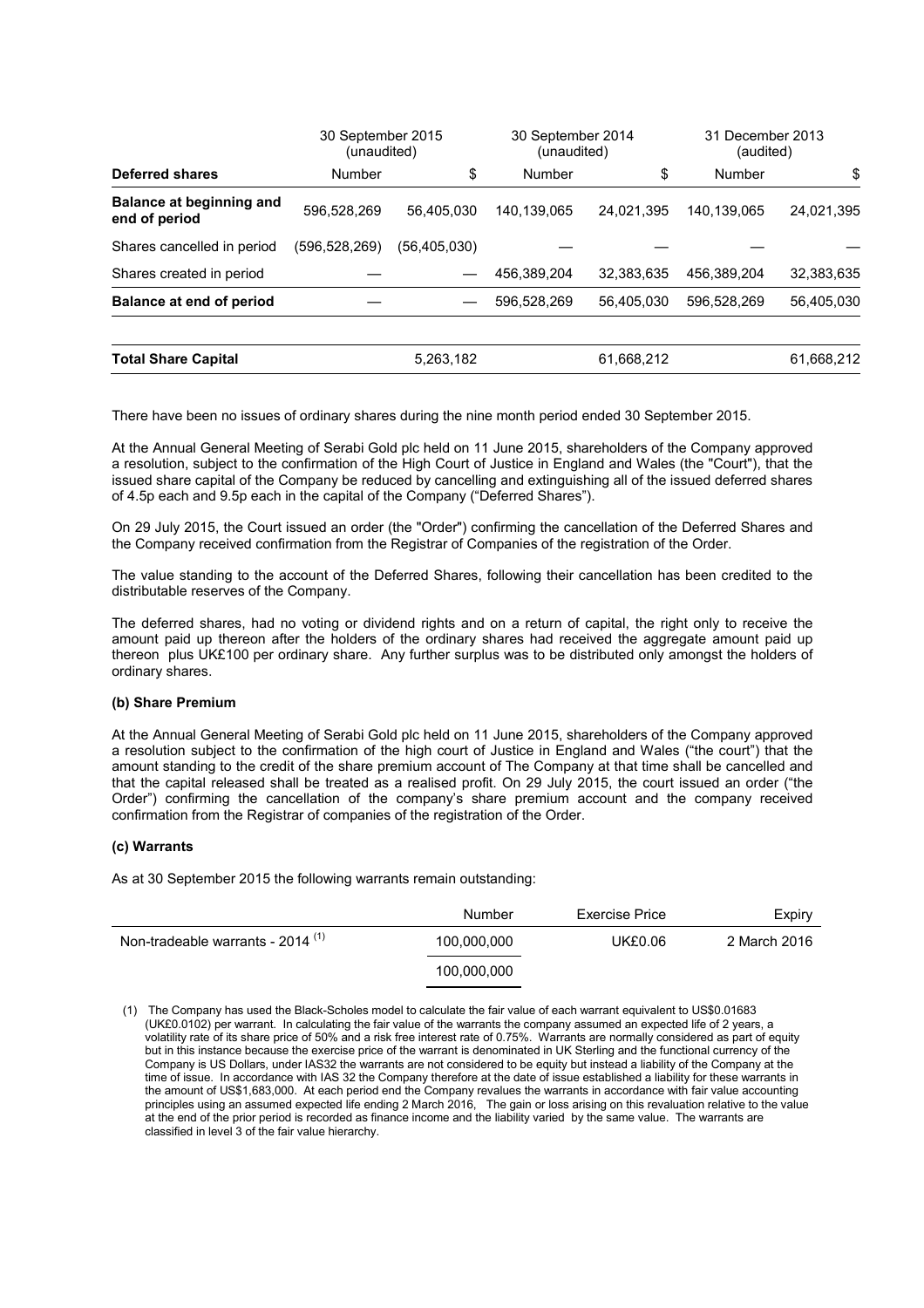# **(d) Stock option reserve**

## **Contributed surplus**

| Balance at beginning of period | 2,400,080 |
|--------------------------------|-----------|
| Option costs for period        | 303,056   |
| Options lapsed in the period   | (56, 739) |
| Balance at end of period       | 2,646,397 |

Under the Company's Stock Option Plan (the "2011 Plan"), stock options may be granted only to directors, officers, employees and consultants of the Company or to their permitted assignees and may be granted for a term not exceeding ten years. The Ordinary Shares to be purchased upon exercise of each option must be paid for in full by the grantee at the time of exercise. Unless otherwise directed by the Board of Directors at the date of the grant, each award shall vest as to one third on the date of grant, one third on the first anniversary of grant and the balance vesting on the second anniversary of the date of grant. The board of directors shall also be entitled to establish performance criteria, which may affect the vesting of the options or the rights of the holder to exercise the options. The 2011 Plan reserves for issuance, pursuant to its terms, up to 10% of the number of Ordinary Shares issued or issuable and outstanding from time to time.

The Company has operated other plans which have now been discontinued but certain options granted to individuals no longer employed by the Company continue to be outstanding under these plans.

The following summarises the outstanding options in issue at 30 September 2015 under the various plans that have been operated by the Company:

| Issue date        | Options outstanding | Options vested | Exercise price  | Expiry            |
|-------------------|---------------------|----------------|-----------------|-------------------|
| 22 January 2015   | 15,000,000          | 5,000,005      | <b>UK£0.055</b> | 21 January 2018   |
| 30 September 2014 | 3,200,000           | 2,133,334      | <b>UK£0.055</b> | 29 September 2017 |
| 7 April 2014      | 12,600,000          | 8,400,002      | <b>UK£0.050</b> | 6 April 2017      |
| 18 July 2013      | 960,500             | 960,500        | C\$0.31176      | 1 October 2015    |
| 18 July 2013      | 1,572,500           | 1,572,500      | C\$0.29411      | 7 September 2016  |
| 26 January 2013   | 13,800,000          | 13,800,000     | <b>UK£0.061</b> | 25 January 2016   |
| 28 January 2011   | 1,285,000           | 1,285,000      | <b>UK£0.41</b>  | 27 January 2021   |
| 28 January 2011   | 450,000             | 450,000        | <b>UK£0.37</b>  | 27 January 2021   |
| 21 December 2009  | 1,700,000           | 1,700,000      | <b>UK£0.15</b>  | 20 December 2019  |
| 01 April 2006     | 278,360             | 278,360        | <b>UK£1.50</b>  | 1 April 2016      |
| 01 April 2006     | 274,925             | 274,925        | <b>UK£3.00</b>  | 1 April 2016      |
| 15 November 2007  | 25,000              | 25,000         | <b>UK£2.64</b>  | 14 November 2017  |
|                   | 51,146,285          | 35,876,626     |                 |                   |

The approximate weighted average exercise price is UK£0.1001

## **12. Impairment**

For the purposes of the preparation of the annual audited financial statements for the year ended 31 December 2014, management undertook an impairment review of the Group's exploration, development and production assets. At that time the resulting pre-tax Net Present Value of the project was significantly in excess of the carrying value at that date of US\$51.84 million and therefore the Directors decided that it was appropriate to write back an existing impairment provision of US\$2.59 million that had been carried in the books of the Group.